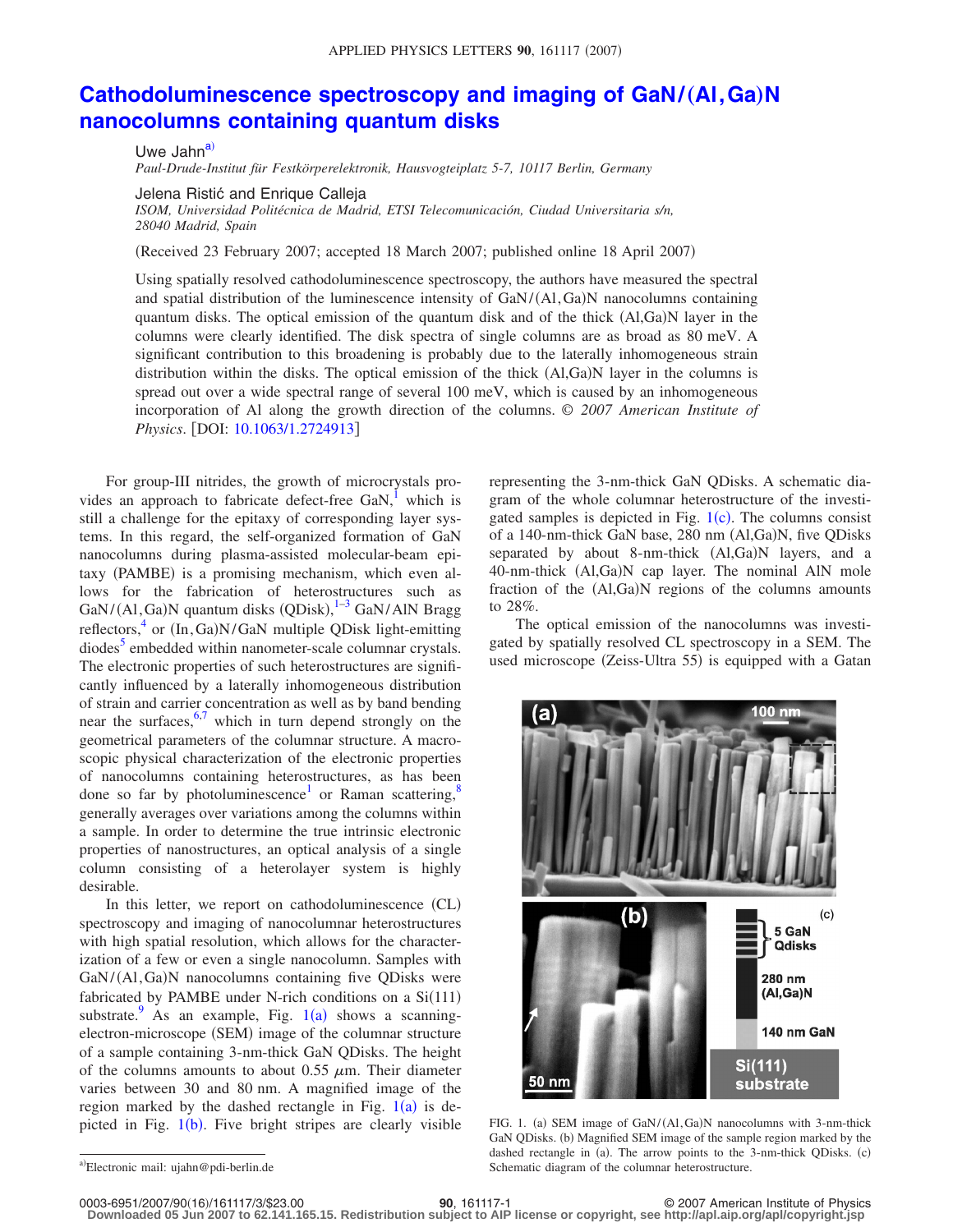<span id="page-1-0"></span>

FIG. 2. (Color online) (a) CL spectrum of a large number of GaN/(A1, Ga)N nanocolumns containing 4.2-nm-thick QDisks. (b) Superimposed CL images differing in the detection energy. The dark and bright colored images correspond to CL detection energies of 3.482 and 3.915 eV, respectively. (c) SEM image of the GaN/(Al, Ga)N nanocolumns investigated by CL in (a) and (b). The spectrum and images have been obtained at 6 K.

MonoCL3 system as well as with a He-cooling stage. Thus, optical investigations can be performed at temperatures down to 6 K with a spatial resolution on the order of a few tens of nanometers. The electron beam energy and current used in the CL experiments amounted to 3 keV and about 2 nA, respectively.

In the following, we discuss the optical properties of a sample, which contains  $4.2$  $4.2$ -nm-thick QDisks. Figure  $2(a)$ represents a CL spectrum obtained for a large number of nanocolumns of this sample. The spectrum consists of two broad bands centered at about  $3.48$  and  $3.91$  eV. In Fig.  $2(b)$  $2(b)$ , the CL image obtained for a detection energy  $(E_d)$  of 3.482 eV (dark) is superimposed on the one obtained for  $E_d$ =3.915 eV (bright). The high- $E_d$  CL image has been acquired simultaneously with the SE image of Fig.  $2(c)$  $2(c)$ . The small horizontal shift between the CL images is due to a drift of the sample during the measurement. The comparison of the CL images with the SE image clearly confirms that the low-energy CL band originates from the top of the columns and can therefore be assigned to the emission of the QDisks. There is only a negligible contribution from the GaN base of the columns, which, in principle, is also expected to contribute to the optical emission in this spectral range. The high-energy CL band represents undoubtedly the thick (Al,Ga)N layer situated between the QDisks and GaN base of the columns.

In Fig.  $2(a)$  $2(a)$ , both the spectrum of the QDisks and the one of the (Al,Ga)As are rather broad. Their full widths at half maximum (FWHM) amount to 155 and 205 meV, respectively. In order to separate contributions of the spectral broadening caused by averaging over a large number of columns from intrinsic broadening mechanisms, we have performed CL experiments on a single nanocolumn. The CL spectra of Fig.  $3(a)$  $3(a)$  originate from two single nanocolumns

<span id="page-1-1"></span>

FIG. 3. (Color online) (a) CL spectra of two single GaN/(Al, Ga)N nanocolumns at 6 K. (b) CL images and SE image of the single nanocolumn represented by the solid line in (a) at 6 K. The detection energies used for CL imaging are marked by arrows in (a).

of the same sample, as shown in Fig. [2.](#page-1-0) The FWHM of the QDisk-related CL bands is smaller—it amounts to about 130 meV—compared with the one of Fig.  $2(a)$  $2(a)$ , but is still much larger than the one of corresponding quantum well (QW) spectra, which amounts to about  $20 \text{ meV}$ .<sup>12,13</sup> The  $(AI, Ga)N$ -related part of the CL spectra of Fig.  $3(a)$  $3(a)$  is split into two lines spanning a large energy range. Figure  $3(b)$  $3(b)$ shows three CL images and a SE image of one of the columns. The  $E_d$  values chosen for the CL imaging are marked by arrows in Fig.  $3(a)$  $3(a)$ . The picture CL 1 confirms again the QDisk-related origin of the low-energy part of the spectrum. The pictures CL 2 and CL 3 reveal clearly that the thick (Al,Ga)N layer of the column consists of various regions differing in the optical emission energy, indicating an inhomogeneous distribution of the AlN mole fraction along the column. Therefore, an averaging over many columns results in a broad (Al,Ga)N-related CL spectrum, as has been obtained in Fig.  $2(a)$  $2(a)$ . The observed phase separation may be caused by strain arising from the lattice mismatch between the GaN base and the thick (Al,Ga)N layer of the column. Further investigations are necessary for a better understanding of this phenomenon.

Concerning the spectral broadening of the QDisk CL, rough interfaces can be ruled out, since high-resolution transmission-electron-microscope investigations (not shown) revealed smooth (Al, Ga)N/GaN/(Al, Ga)N interfaces. According to theoretical studies by Rivera *et al.*, [7](#page-2-5) a considerable contribution to the broadening of the QDisk luminescence is expected to be an inherent property of mesoscopic structures such as the investigated QDisks due to an inhomogeneous lateral strain distribution induced by the large surface-tovolume ratio.

In order to further limit averaging effects, we restricted the excitation volume of the CL measurement to the QDisk **Downloaded 05 Jun 2007 to 62.141.165.15. Redistribution subject to AIP license or copyright, see http://apl.aip.org/apl/copyright.jsp**